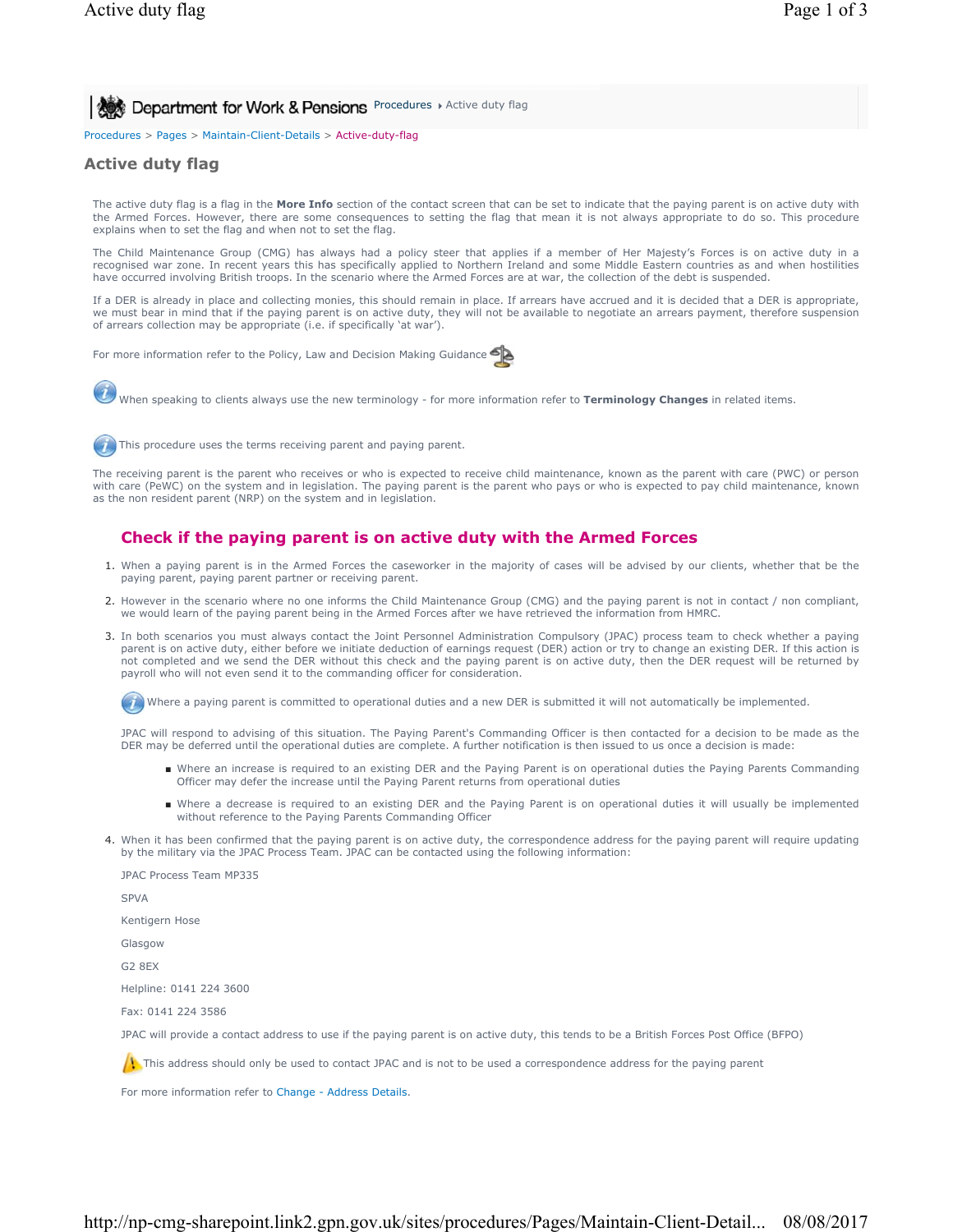# **When to set the Active Duty flag**

- 5. If the case is in applications stage, there has been no promise to pay (P2P) schedule generated yet and you are just setting up a DER as payments have yet to start and active duty is confirmed, then you will set the **Active Duty** flag.
- 6. Navigate to the **More Info** section of the paying parent's **Contact Screen** and set the **Active Duty** flag.
- 7. When case is no longer in the application stage the Active Duty Flag is set when updating the **Additional Contact Status** to Active Duty when completing a **Change Address Details** SR. The Active Duty Flag will be removed when the paying parent new address change is completed with the Additional Contact Status field left blank when completing a **Change Address Details** SR. For more information refer to Change - Address Details.

 The paying parent's active duty status can be checked through the paying parent contact, expand the top pane to display **More Information** and review the **Additional Contact Status.**

### **When not to set the Active Duty flag**

- 8. When a schedule is in place and it's reported that the paying parent goes onto active duty, the **Active Duty** flag should not be set.
- 9. This is because a new P2P schedule following a re-calculation will not be created. The issues with not creating a P2P are:
	- If the liability decreases and we are still charging the paying parent at their original rate then we're effectively asking the paying parent to overpay
	- If the paying parent wanted to pay at their new rate there is no facility for them to do this other than removing the Active Duty flag
	- At annual review a new schedule will not be produced, this means that if the paying parent is paying by direct debit then effectively we're not going to pull any payments
- 10. To overcome these issues, when a paying parent goes onto active duty and a schedule is already in place the flag should not be set as this will allow a revised P2P to generate at a later date i.e. at annual review or change of circumstances. This P2P will be issued to the correspondence address to which the Forces payroll will adopt a common sense approach, as generally any increases in the payment amount will not be made if the paying parent is on active duty. However, when a request for a new DER is for a decreased amount, the Forces payroll will implement this amount without checking with the commanding officer.
- 11. By not setting the **Active Duty** flag this will enable future changes to be considered by the Forces payroll and/or the paying parent.
- 12. However, arrears triggers will generate if the amount of maintenance increases through a change of circumstances or annual review and is therefore not implemented by the commanding officer (or the paying parent, if paying by another MOPF).

# **Arrears triggers – actions**

13. As the paying parent is on active duty but the flag is not set, triggers for arrears action will generate, however, caseworkers will not take any arrears or enforcement action, therefore any SRs will be closed with no action. The sections below will explain further the action to be taken by maintenance, collections or employer caseworker when there is an arrears trigger for an underpayment or late payment.

# **Paying parent is already on a DEO**

### **Employer caseworker action**

- 14. As there will be no Reason Code provided for the underpayment or the payment being late, a DER Exception SR will be created for the employer caseworker to contact MoD.
- 15. Check the paying parent's contact address. If the address is a correspondence address provided by JPAC, this indicates that the paying parent is on active duty. Do not instigate arrears action. Select **No Action**, update the **Notes** field and close the SR.
- 16. For more information refer to DEO Reconcile.

### **Paying parent is already on DER**

#### **Maintenance caseworker action**

- 17. On the third missed payment with no reason being provided, a parallel SR will be raised for the maintenance caseworker to consider other arrears actions.
- 18. Check the paying parent's contact address. If the address is a correspondence address provided by JPAC, this indicates that the paying parent is on active duty. Do not instigate arrears action. Select **No Action**, update the **Notes** field and close the SR.
- 19. For more information refer to Arrears Negotiation and Missed Payments.

# **Paying parent MOPF is not DER**

#### **Maintenance caseworker action**

20. Any subsequent missed payment triggers SRs will be sent to the maintenance caseworker to consider arrears actions. When you establish that the paying parent is in the Forces you will look to set up a DER. However, during this process the MoD will report back that the DER cannot be set up because the paying parent is on active duty. Do not instigate arrears action. Select **No Action**, update the **Notes** field and close the SR.